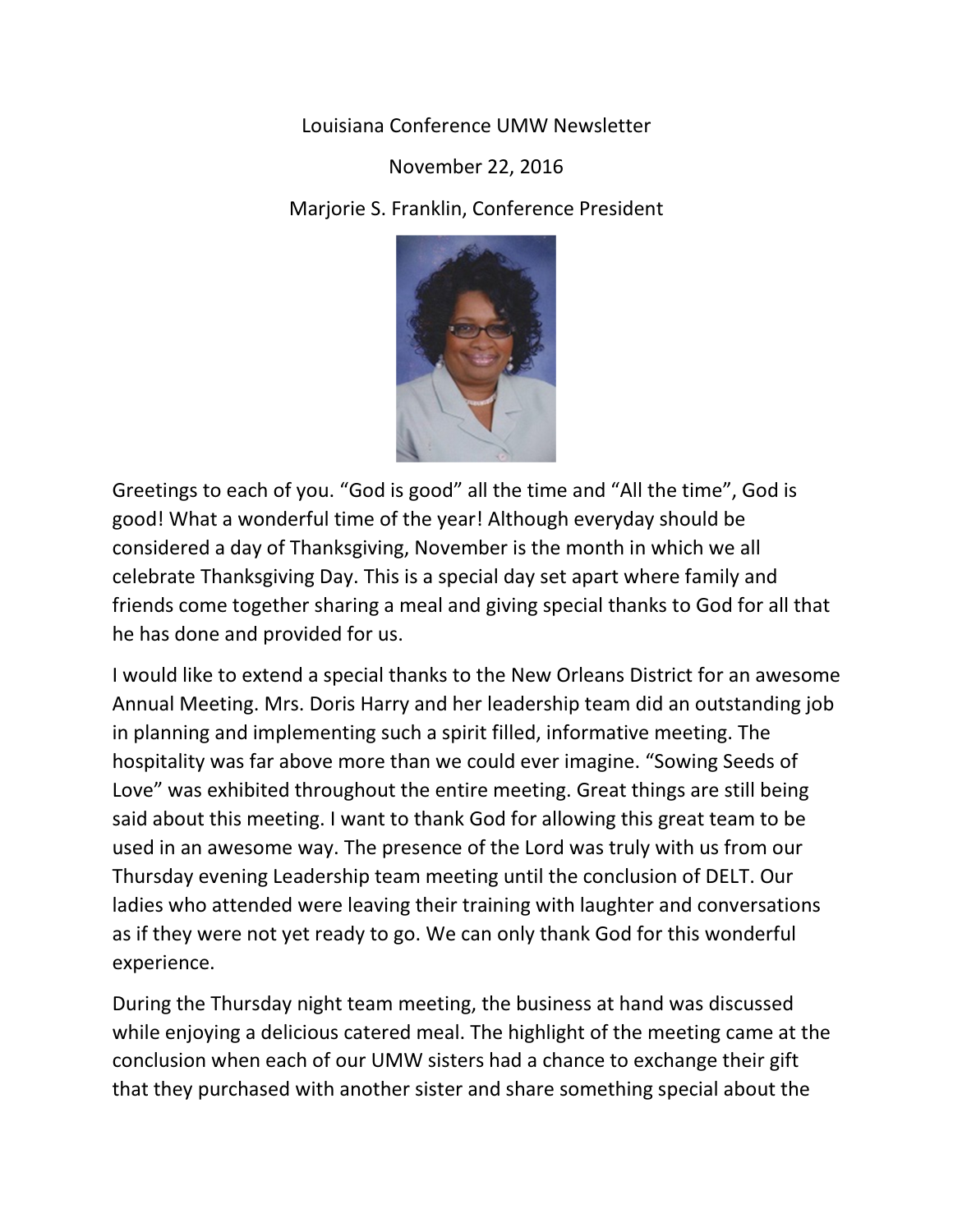gift; what makes the gift a reason to be thankful. This was an awesome experience and enjoyed by all.

Here are some highlights from the Annual Meeting:

- 130 ladies were registered for the meeting, 135 for the banquet.
- Great music and songs led by Rev. Connie Breaux
- The Mission candle burned for 3 hours, 33 minutes, and 39 seconds, totaling \$5,659.10
- Service honoring our retired officers and the installation of our new officers for 2017.
- Greetings and updates from the directors of our 4 National Mission Institutions.
- An awesome banquet where the Louisiana Supreme Court Chief Justice Bernette J. Johnson delivered an inspiring message.
- Honoring and special recognition to all of our past Jurisdictional and National Presidents and other offices held.
- Entertainment from the Cornerstone Harmonizers.
- The Forum on Saturday morning entitled "Need New Members, Let's Brainstorm".
- Awesome praise dance from the "Expressive Worship Choir", St. Mark's UMC, Baton Rouge, La.
- Sending forth with Holy Communion.
- DELT training.

Special thanks to our retiring officers for their services rendered while serving on the Conference Leadership team. Congratulations to our newly elected and installed officers for 2017. Rita Parham, a native of Baton Rouge was appointed as the Task Force Volunteer Chair for revitalizing units and reaching out to old members while telling the story of Mission here in our Louisiana Conference. Staphanae Carey, a native of Harvey, La will serve as a member of the Program Advisory Group from the Louisiana Conference.

Our UMW website will soon be getting a facelift with new photos and current information. The list of the 2017 Conference Leadership team will be posted as well as any changes for District presidents and other offices.